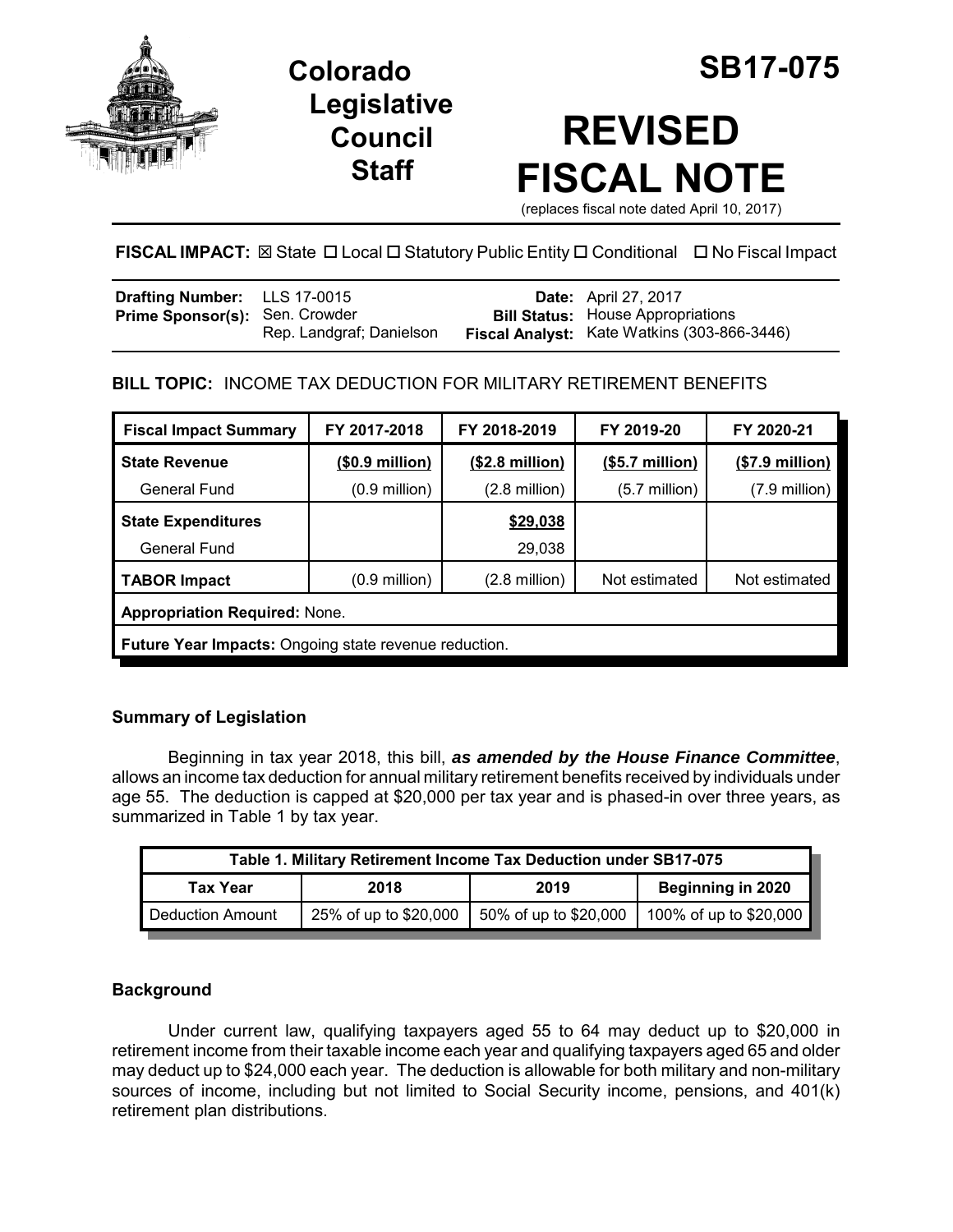April 27, 2017

#### **State Revenue**

This bill is estimated to **reduce General Fund revenue by \$0.9 million in FY 2017-18 (half-year impact), \$2.8 million in FY 2018-19, \$5.7 million in FY 2019-20, and when fully phased-in \$7.9 million in FY 2020-21.** In future fiscal years, the revenue impact is expected to grow with the military retirement population, cost of living adjustments, and changes in military retirement benefits.

To the extent that this bill induces nonresidents who receive military retirement benefits to move to Colorado who otherwise would not have moved, or induces current residents receiving such benefits to remain in Colorado who otherwise would have moved, the state and local governments may receive additional revenue through taxes and fees that may partially offset the revenue impact of this bill.

*Military pension income.* Based on data from the Department of Defense Office of the Actuary for the number of military retirees in Colorado and the national age distribution of retirees, an estimated 12,500 military retirees are expected to qualify for the deduction under SB17-075 beginning in 2018. This population excludes disabled retirees whose benefits are assumed to be excluded from federal taxable income. To arrive at revenue impact estimates for tax year 2018 and beyond, average estimated benefit amounts across age cohorts were grown by expectations for cost-of-living adjustments and growth in the military retirement population.

Based on national data for average retirement benefits by rank, this fiscal note assumes 34.7 percent of qualifying taxpayers will not reach the \$20,000 cap. The average benefit for this population was reduced by 31.0 percent. Not all qualifying taxpayers will have a Colorado income tax liability large enough to experience savings from this bill because many taxpayers claim other tax deductions and credits that reduce the taxes they owe. To account for this consideration, the projected revenue impact was reduced by 28.2 percent, an adjustment based on a weighted average of the tax liability and share of taxpayers by adjusted gross income bracket using data from the 2013 Colorado Statistics of Income. Table 2 summarizes the maximum and estimated average taxpayer savings expected from the deduction under SB17-075 by tax year.

| Table 2. Maximum and Estimated Average Taxpayers Savings<br>from the Deduction under SB17-075* |       |       |       |  |  |
|------------------------------------------------------------------------------------------------|-------|-------|-------|--|--|
| Tax Year                                                                                       | 2018  | 2019  | 2020  |  |  |
| Maximum Taxpayer Savings                                                                       | \$232 | \$463 | \$926 |  |  |
| Average Taxpayer Savings                                                                       | \$148 | \$298 | \$601 |  |  |

*\* Calculated as the maximum and estimated average deduction multiplied by the 4.63 percent state income tax rate.*

*Other military retirement benefits***.** Data are not available to quantify the revenue impact resulting from other military retirement benefits, such as the federal government's Thrift Savings Plan, which is similar to a defined contribution, or 401(k) plan. These additional sources of income are expected to result in additional General Fund revenue reductions that are minimal relative military pension income.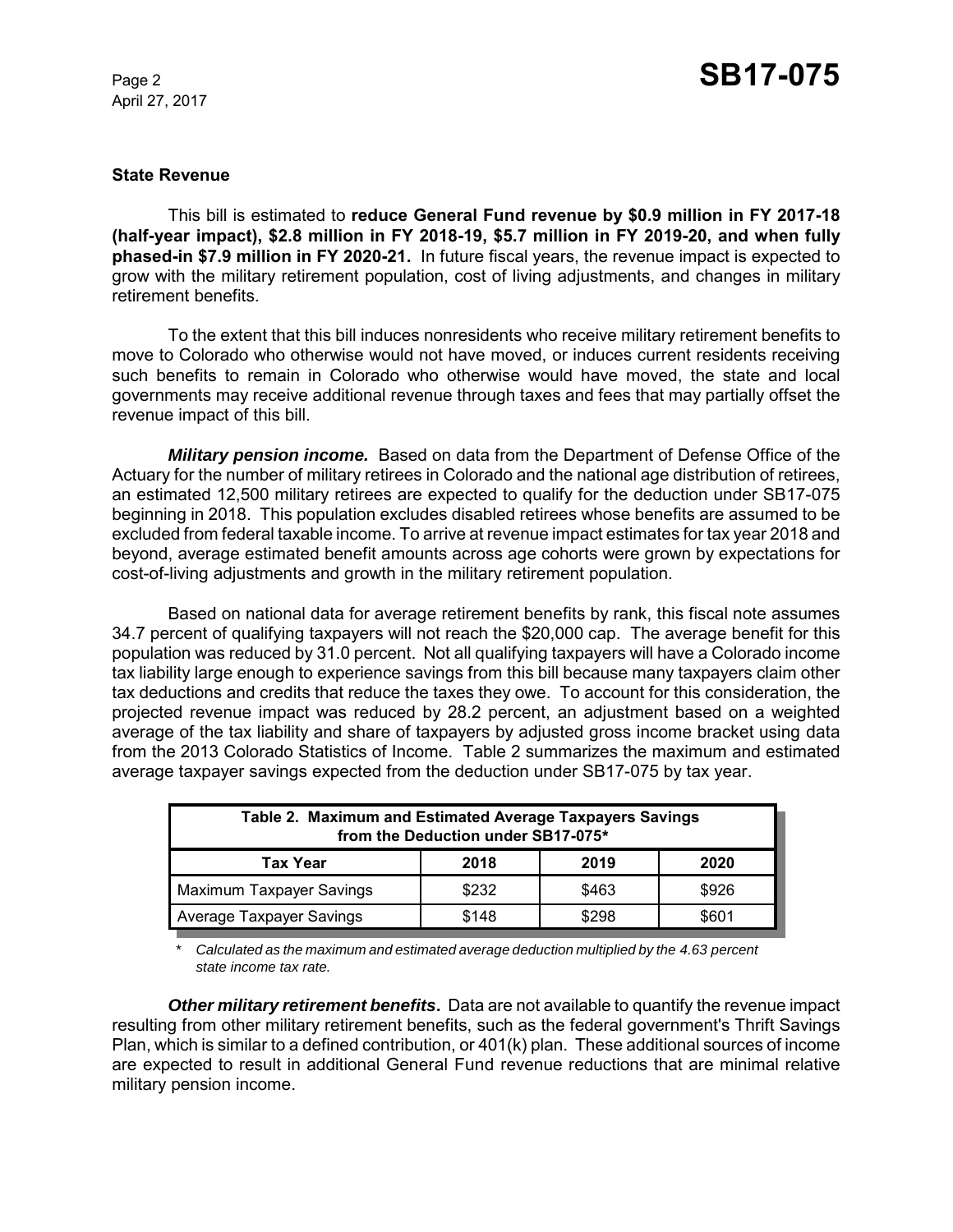April 27, 2017

#### **TABOR Impact**

This bill reduces state revenue from the General Fund, which will reduce the amount of money required to be refunded under TABOR for FY 2017-18 and FY 2018-19. TABOR refunds are paid out of the General Fund. TABOR refund obligations are not expected for FY 2016-17. This bill is expected to reduce the TABOR surplus by \$0.9 million in FY 2017-18 and \$2.8 million in FY 2018-19, reducing the amount of revenue refunded through the Six Tier Sales Tax Refund by equal amounts. Since the bill reduces both revenue to the General Fund and the refund obligation by equal amounts, there is no net impact on the amount of money available in the General Fund for the budget. However, the bill will reduce money available for the General Fund budget in the future during years the state does not collect money above the TABOR limit.

#### **State Expenditures**

This bill will increase General Fund expenditures for the Department of Revenue by \$29,038 in FY 2018-19. Costs include programming, testing, and form change costs, as summarized in Table 3.

| Table 3. Expenditures Under SB17-075 |            |            |            |  |  |
|--------------------------------------|------------|------------|------------|--|--|
| <b>Cost Components</b>               | FY 2017-18 | FY 2018-19 | FY 2019-20 |  |  |
| GenTax Programming                   |            | \$24,000   |            |  |  |
| GenTax Testing                       |            | 3,838      |            |  |  |
| Form Change Costs                    |            | 1.200      |            |  |  |
| <b>TOTAL</b>                         |            | \$29,038   |            |  |  |

*Department of Revenue.* This bill requires changes to the Department of Revenue's GenTax software system, which are programmed by a contractor at a rate of \$200 per hour. These changes are expected to increase General Fund expenditures by \$24,000, representing 120 hours of programming. All GenTax programming changes are tested by department staff, requiring expenditures for contract personnel totaling \$3,838, representing 160 hours of testing at a rate of \$24 per hour. Retirement income is reported on federal income tax returns, requiring minimal verification workload demands that can be accommodated within existing appropriations.

**Department of Personnel and Administration.** This bill requires programming and reconfiguring of the document imaging system to insert an additional line to capture the deduction value on individual income tax form 104CR. This will require one-time programming costs of \$1,200 in FY 2018-19, which will be reappropriated from the Department of Revenue to the Department of Personnel and Administration.

#### **Effective Date**

The bill takes effect August 9, 2017, if the General Assembly adjourns on May 10, 2017, as scheduled, and no referendum petition is filed.